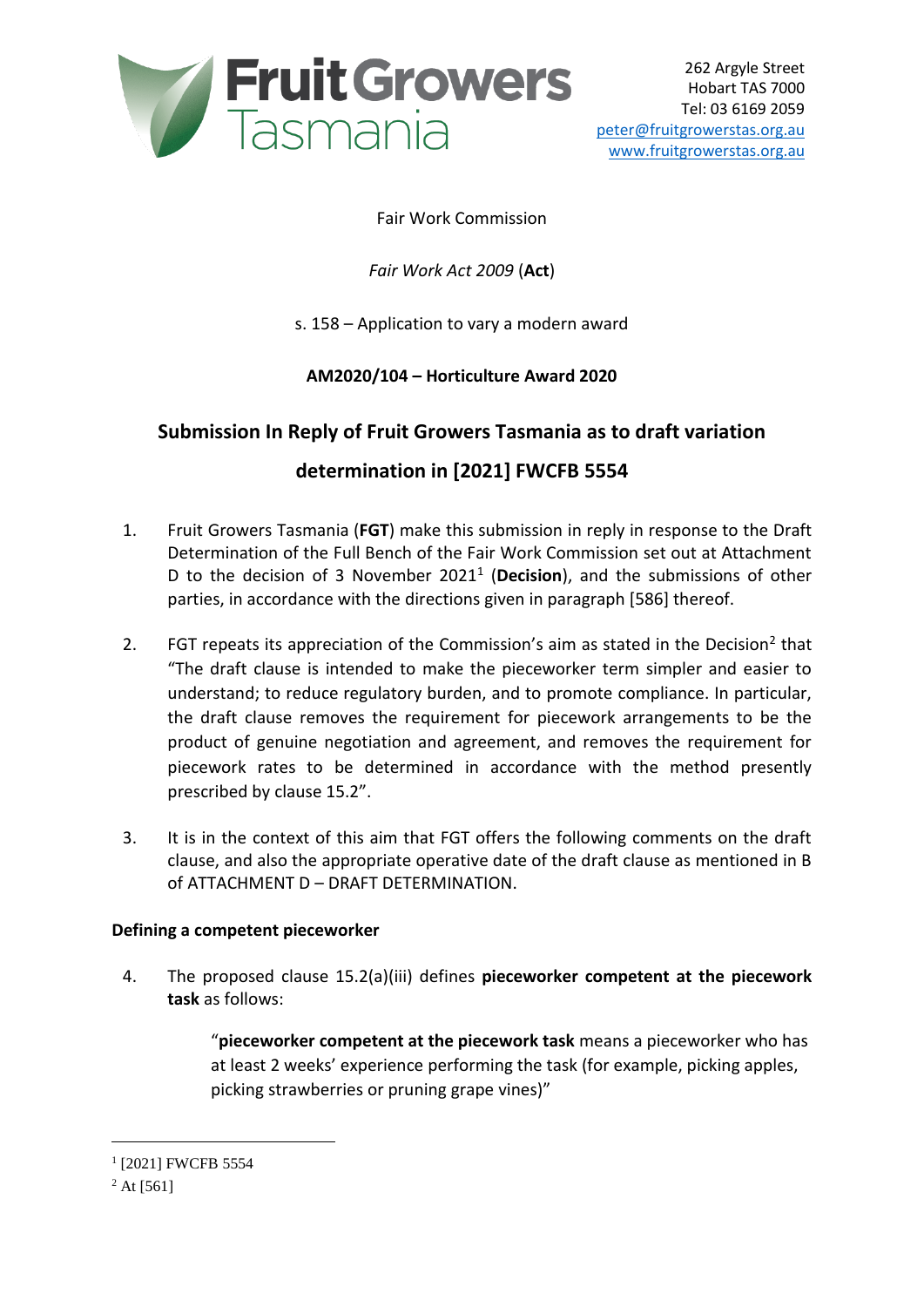5. FGT previously submitted that an amendment to this proposed clause 15.2(a)(iii) was required by inserting the words "with their current employer" after the word "experience", hence reading:

> "pieceworker competent at the piecework task means a pieceworker who has at least 2 weeks' experience **with their current employer** performing the task (for example, picking apples, picking strawberries or pruning grape vines)"

- 6. FGT has received further input from growers and also reviewed the submission of the Australian Fresh Produce Alliance (APFA) dated 26 November 2021.
- 7. FGT agrees with the AFPA's submission that the wording "2 weeks' experience" should be replaced with "76 hours' experience".
- 8. Accordingly, FGT now submits that the proposed clause 15.2(a)(iii) should read:

"pieceworker competent at the piecework task means a pieceworker who has at least **76 hours'** 2 weeks' experience **with their current employer** performing the task (for example, picking apples, picking strawberries or pruning grape vines)"

#### **Defining the guarantee of minimum earnings**

9. The proposed clause 15.2(f) defines the guarantee of minimum earnings as follows.

"Despite any other provision of clause 15.2 a pieceworker must be paid no less than the amount they would have received if paid for each hour worked at the hourly rate for the pieceworker."

10. Accordingly, and to assist in providing clarity of the intent and application of the minimum wage floor, FGT previously submitted that the following definition be added to draft clause 15.2(a).

> (iv) The **average hourly rate of a pieceworker** for the payment period means the calculated value of adding all payments made to the pieceworker using piece rates, and dividing this by the total hours worked by the pieceworker for the payment period in pieceworker tasks.

11. Upon review, we have identified that the term "payment period" was not what we intended. Instead our intention was to promote consistency by using the term already defined in Clause 16.1 of the Horticulture Award, namely "period of payment".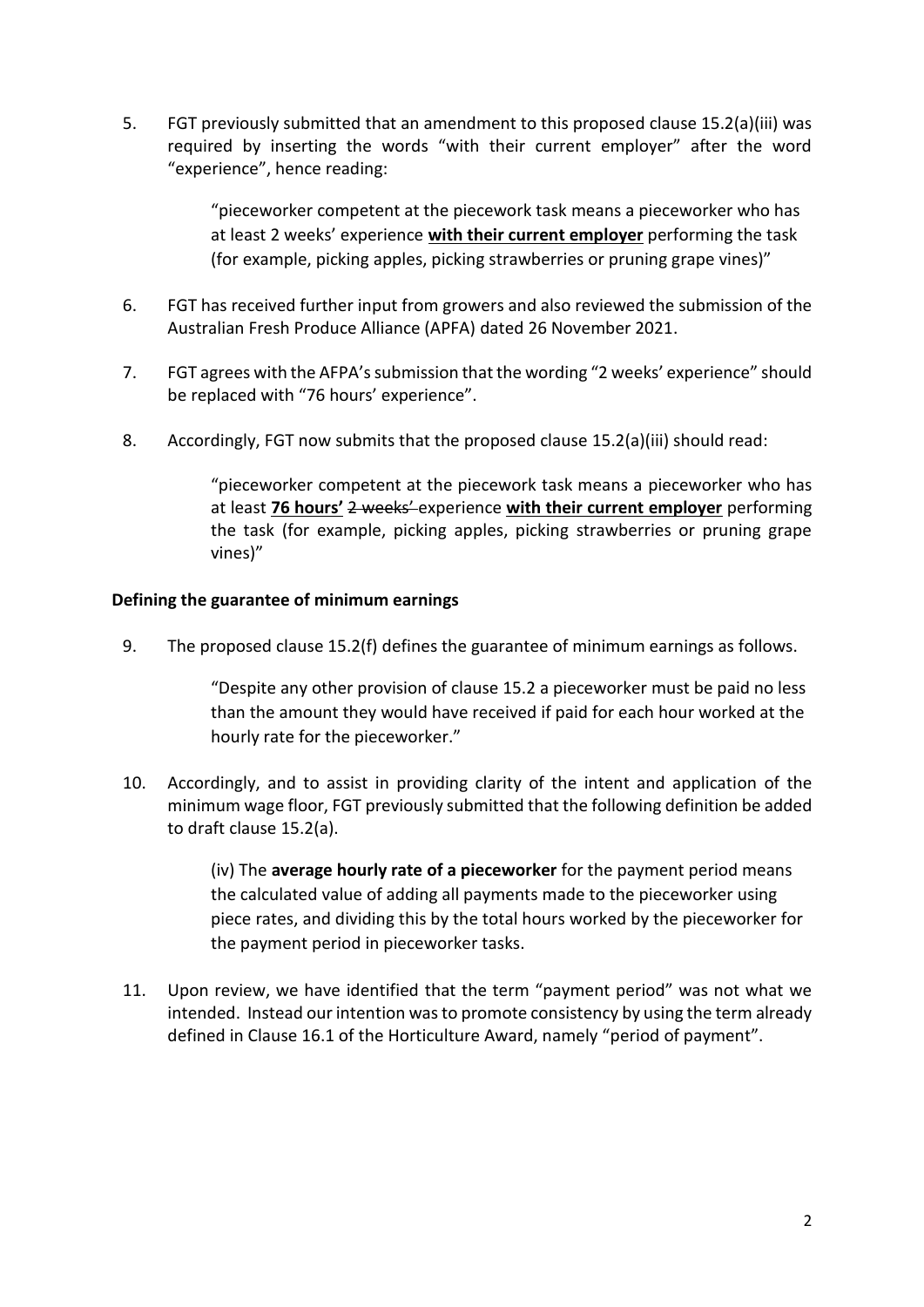12. As a result, FGT now submits that the following revised 'definition' be added to draft clause 15.2(a).

> (iv) The **average hourly rate of a pieceworker** for the period of payment means the calculated value of adding all piece work payments made to the pieceworker during the period of payment, and dividing this by the total hours worked by the pieceworker during the period of payment in pieceworker tasks.

13. In addition, FGT previously submitted that draft clause 15.2(f) be amended as follows.

"Despite any other provision of clause 15.2 **the average hourly rate of a pieceworker for the payment period** must be no less than if paid for each hour worked at the hourly rate for the pieceworker."

- 14. Similarly, we have identified that the term "payment period" in this draft clause should be replaced by the term already defined in Clause 16.1 of the Horticulture Award, namely "period of payment".
- 15. As a result, FGT now submits that draft clause 15.2(f) be amended as follows.

"Despite any other provision of clause 15.2 **the average hourly rate of a pieceworker for the period of payment** must be no less than if paid for each hour worked at the hourly rate for the pieceworker."

16. The proposed clause 15.2(a)(i) defines the new term **hourly rate for the pieceworker**  as follows.

> "**hourly rate for the pieceworker** means the minimum hourly rate for the pieceworker's classification level plus the 25% casual loading under clause 11.3 for a casual pieceworker"

- 17. FGT agrees with the AFPA's submission that draft clause 15.2(a)(i) should be clarified to remove potential ambiguity about the application of the casual loading. While we would support the AFPA's suggested rewording as contained in their submission, we submit that perhaps even greater clarity would be gained from using the Commission's suggested wording in proposed clause 15.2(h)(iv).
- 18. As a result, FGT submits that draft clause 15.2(a)(i) be amended as follows.

"**hourly rate for the pieceworker** means the minimum hourly rate for the pieceworker's classification level under the Award (including the 25% casual loading for a casual pieceworker)"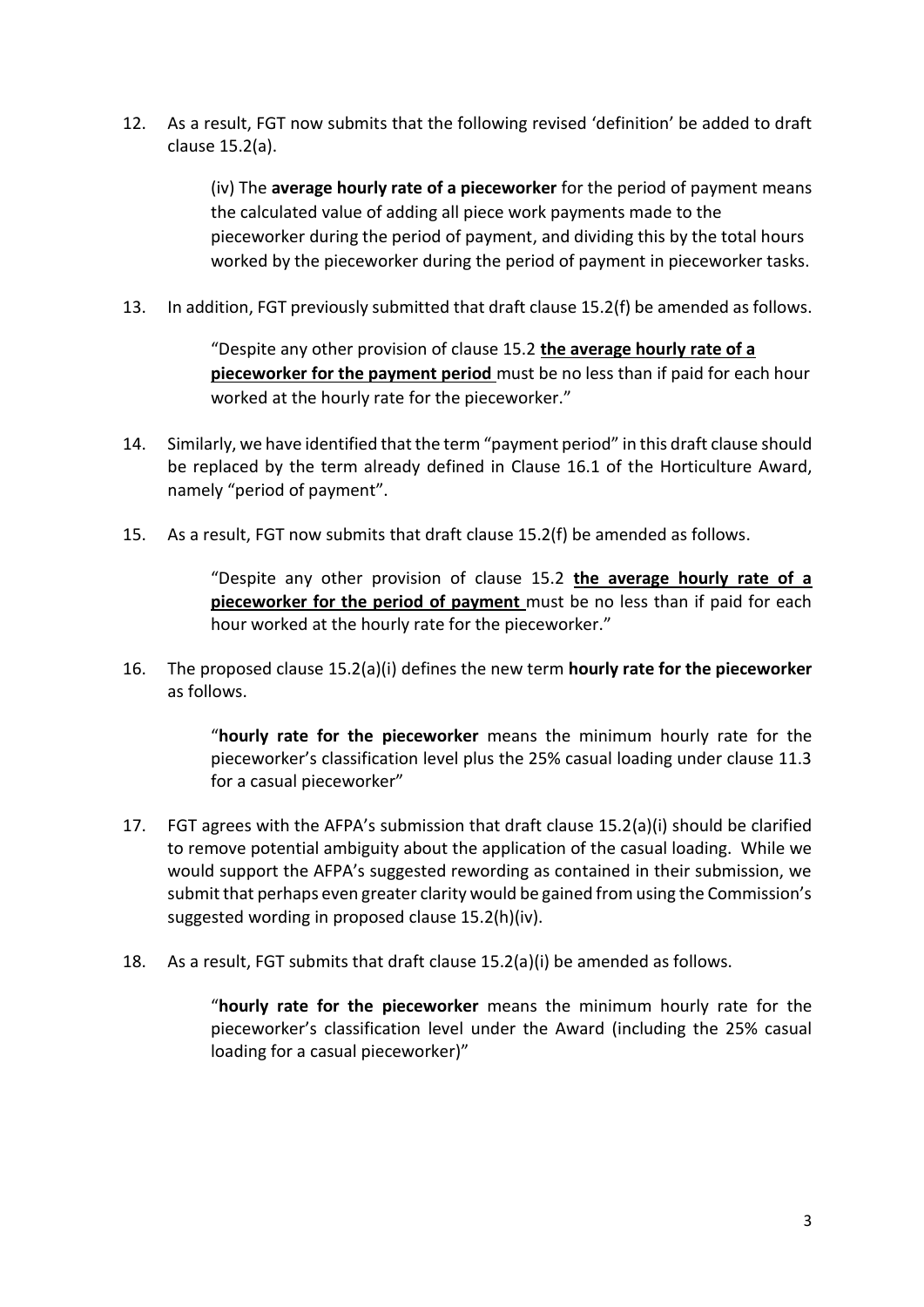#### **Defining the 'Uplift Term'**

19. The Commission has proposed to replace the existing clause 15.2(b) and re-define the 'Uplift Term' with the new clause 15.2(d) as follows.

> "The employer must fix the piece rate at a level which enables a pieceworker competent at the piecework task to earn at least 15% more per hour than the hourly rate for the pieceworker. "

20. FGT previously submitted that to assist in providing clarity of the intent and application of the 'Uplift Term', the following definitions be added to clause 15.2(a).

> (v) The **average hourly rate of an individual pieceworker competent at the piecework task** for the payment period means the calculated value of adding all payments made to the pieceworker over the payment period using piece rates, and dividing this by the total hours worked by the pieceworker for the payment period in pieceworker tasks.

(vi) The average hourly rate of all pieceworkers competent at the piecework task for the payment period means the calculated value of:

- adding the average hourly rates of all individual pieceworkers competent at the piecework task for the payment period; and
- dividing this by the number of pieceworkers competent at the piecework task for the payment period.

NOTE: For the purposes of the above calculation, the average hourly earnings of any pieceworker competent at the piecework task can be no less than the hourly rate for the pieceworker as defined in clause 15.2(a)(i), as the employer is required to pay a pieceworker no less than this rate under clause 15.2(f).

- 21. As submitted above, we have identified that the term "payment period" should be replaced by the term already defined in Clause 16.1 of the Horticulture Award, namely "period of payment".
- 22. In addition, for completeness, FGT now submits that both definitions of average should be specifically included to promote the application and compliance of employers.
- 23. As a result, FGT now submits that to assist in providing clarity of the intent and application of the 'Uplift Term', the following definitions be added to clause 15.2(a).

(v) The **average hourly rate of an individual pieceworker competent at the piecework task** for the period of payment means the calculated value of adding all payments made to the pieceworker during the period of payment using piece rates, and dividing this by the total hours worked by the pieceworker during the period of payment in pieceworker tasks.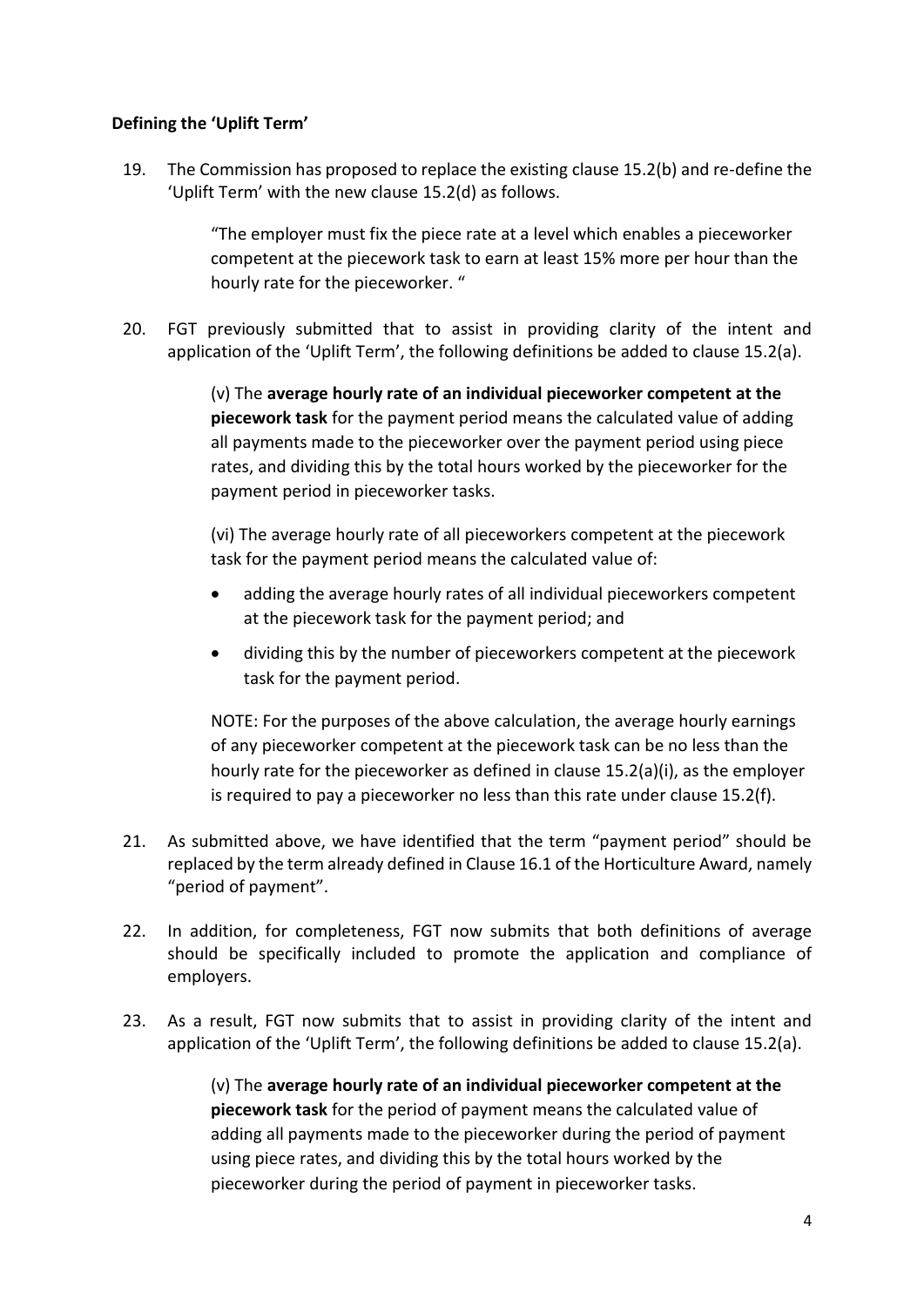(vi) The average hourly rate of all pieceworkers competent at the piecework task for the period of payment means the calculated value of either:

- adding the average hourly rates of all individual pieceworkers competent at the piecework task for the period of payment; and
- dividing this by the number of pieceworkers competent at the piecework task for the period of payment;

or

 adding all payments made to all competent pieceworkers during the period of payment using piece rates, and dividing this by the total hours worked by all competent pieceworkers during the period of payment in pieceworker tasks.

NOTE: For the purposes of the above calculation, the average hourly earnings of any pieceworker competent at the piecework task can be no less than the hourly rate for the pieceworker as defined in clause 15.2(a)(i), as the employer is required to pay a pieceworker no less than this rate under clause 15.2(f).

24. As a result, FGT now submits that draft clause 15.2(d) be amended as follows.

"The employer must fix the piece rate at a level which **ensures that the average hourly rate of all pieceworkers competent at the piecework task for the period of payment is** at least 15% more than the hourly rate for the pieceworker. "

## **Operative Date**

- 25. FGT has previously submitted that the Decision will cause a significant change to the way employers will recruit, dismiss, monitor, record, analyse, supervise, manage and remunerate their pieceworkers, if they are to comply with draft clause 15.2.
- 26. We submitted that the Decision will require employers to design, construct and implement comprehensive and cost-effective 'smart' systems, employ new employees or at the very least train current employees, to be able to ensure they comply with draft clause 15.2. Not to do so would make the new requirements impossible and result in employers being not compliant. To do so will take time.
- 27. We submitted that the development of smart systems will require employers to investigate and assess systems and technological options, implement supporting processes and infrastructure and integrate these systems with existing payroll systems or develop (or source from third parties) and install new systems and software. This will need to be undertaken in an efficient and commercially cost-effective manner, which will again take time.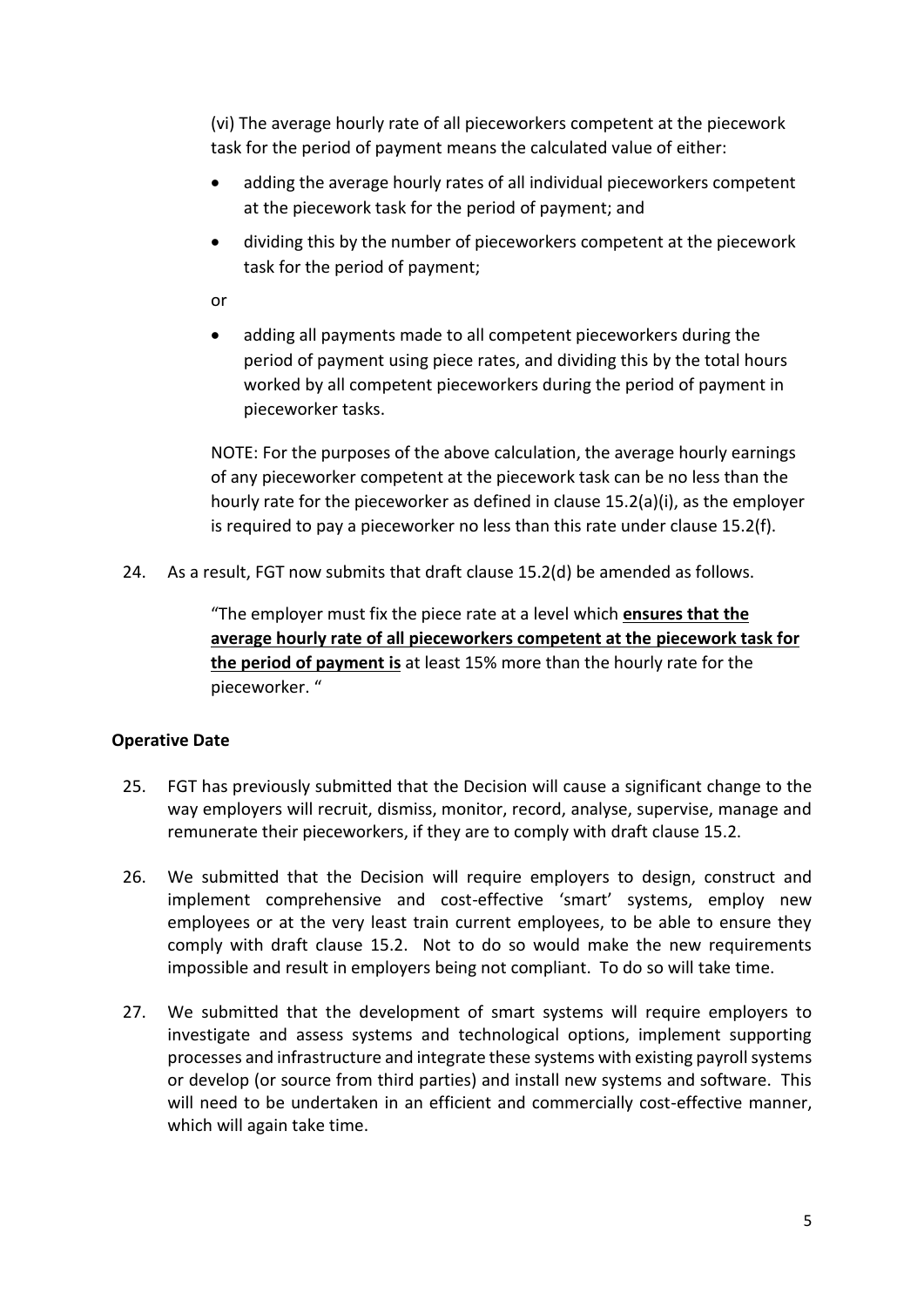- 28. Accordingly, FGT strongly submitted that the appropriate operative date of the new clause 15.2 is 1 July 2022, which is logical, realistic and in accordance with the 'default' position under s 166 of the Act. FGT maintains that submission.
- 29. The Australian Workers' Union (AWU) in its submission dated 26 November 2021 also addresses the matter of the appropriate operative date, starting by acknowledging the applicability of s 166 of the Act (at [9]) (as does the UWU at [22] of its submission).
- 30. The AWU contends that "any negative impacts for employers from an earlier operative date are likely to be manageable" (at [19]).
- 31. FGT submits that there is no support for this assertion and says, as previously submitted, that an operative date of earlier than the standard or default date (under s 166) of 1 July 2022 is not manageable for employers and hence will not be conducive to compliance.
- 32. The AWU also "agrees that the draft determination will make the piecework term simpler and easier to understand, reduce the regulatory burden and promote compliance. Employers and employees should not have to wait until 1 July 2022 for these outcomes to be delivered" (at [18]).
- 33. FGT submits that it is clear from the original submissions of the AFPA, NFF and ourselves, as well as this submission in reply, that the draft determination without amendment is not simpler and easier to understand, and hence will not yet promote compliance. Accordingly, on this basis we submit there is no realistic case to support an operative date of 1 January 2022 - which at the date of this submission, and still without a final decision being made, is just 22 days away.
- 34. The AWU also states in its submission that it "is concerned that if the variations do not take effect until 1 July 2022, there may be an influx of applications for approval of enterprise agreements prior to this date" (at [20]).
- 35. FGT has seen no evidence of any such influx since the Decision was delivered, and hence this provides no basis to support an operative date other than 1 July 2022.
- 36. Finally, the AWU argues in its submission that "the AWU filed its application to vary the Horticulture Award on 15 December 2020" and that "an operative date of 1 January 2022 is not unreasonable given employers have been on notice about the nature and effect of the application since late 2020" (at [25]).
- 37. FGT submits that there is no merit to this argument. The timing of an application is irrelevant. It is the timing of a decision and the resulting variation that is relevant and must be complied with. As stated above, a final decision is yet to be made.
- 38. Discussions with growers since lodging our original submission have reinforced our concern about the amount of work, time and effort that will be required on the part of employers in response to any final decision of the Commission.